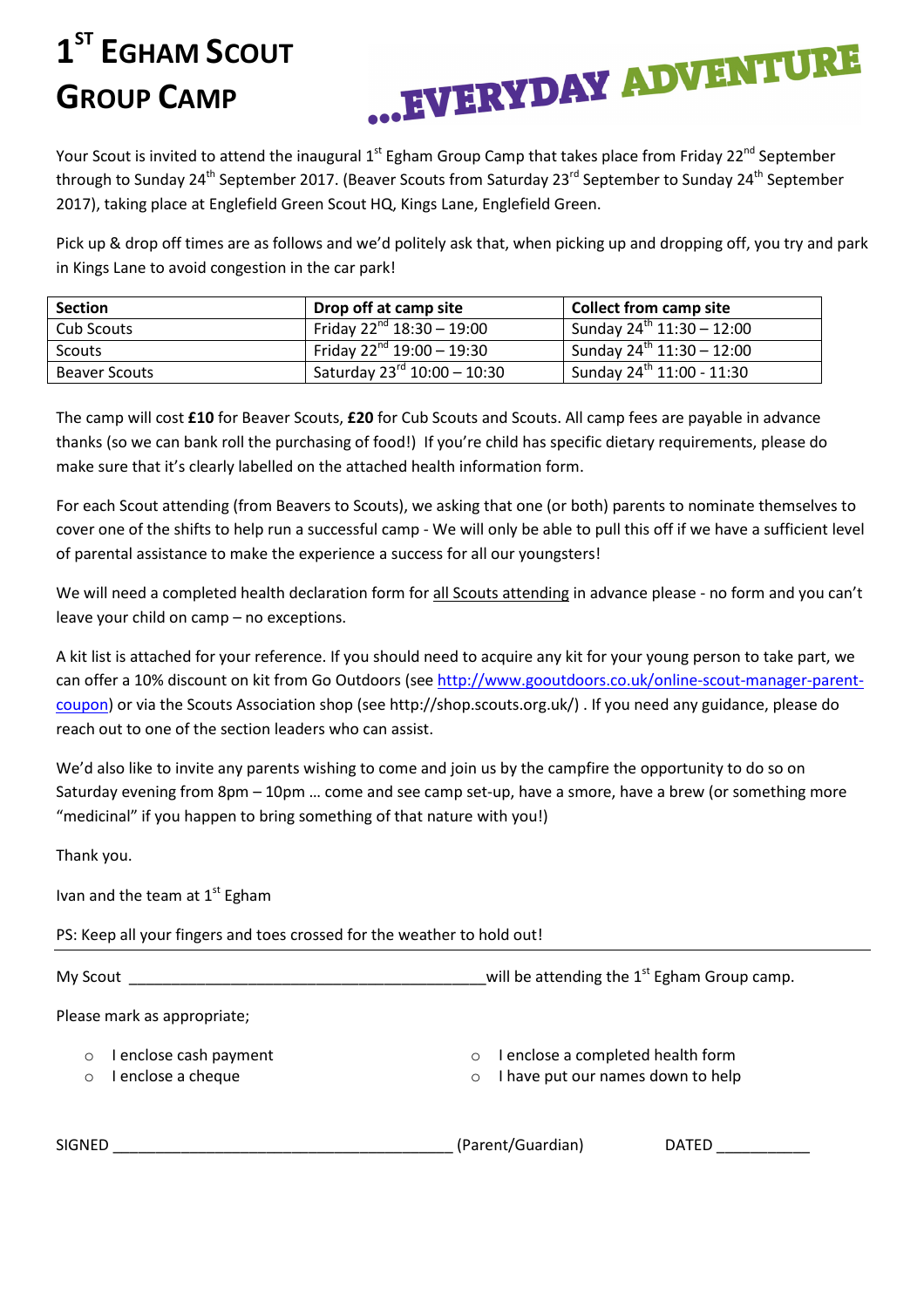# **1 ST EGHAM SCOUT GROUP CAMP**



## **KIT LIST**

Uniform must be worn to and from camp. All Beaver Scouts, Cub Scouts and Scouts to bring the following (all of which must be clearly labelled with your Scouts name) and in a suitable holdall or rucksack ...

o Sleeping bag

3 season preferably, plus sleeping bag liner if you have one

- o 1 pillow
- o 1 self-inflating roll mat
- $\circ$  1 (camp) blanket (extra warmth for chilly nights)
- $\circ$  1 Torch (with spare batteries) preferably a head torch if they have one
- o Plastic Plate, Bowl, Cup, Cutlery & Tea towel
- o Book or comic to read & cuddly toy
- o Waterproof jacket and trousers
- o Clean underwear & socks for each day, plus a spare set.
- o Warm pyjamas or onesie
- o Clean change of clothes for each day they're attending. Please
	- o No demin, it's awful if it gets wet!
	- o No new, precious or valuable clothing it could well need boiling or incinerating by the end of camp, so please be mindful of this when packing their clothing!
- $\circ$  Sensible outdoor shoes (hiking boots or shoes). Wellingtons are OK if it's going to be truly wet!
- $\circ$  1 plastic bag for dirty laundry or wet clothing only
- o Wash kit (toothpaste, toothbrush, soap, brush and flannel all in a wash bag (not in plastic bag))
- o Hand Towel
- o Sun hat / Suntan lotion (if appropriate)
- o Named refillable water bottle

Medicines: Should your child need any medicines or medications, these must be provided, in a clearly marked plastic zip bag to one of the leaders, with instructions on their use.

NO FOOD OR SWEETS IN KIT BAGS | NO ELECTRICAL ITEMS. | NO POCKET MONEY

#### **EVERYTHING MUST BE CLEARLY NAMED AS THE LEADERS CAN'T BE HELD RESPONSIBLE FOR ANYTHING THAT GETS LOST.**